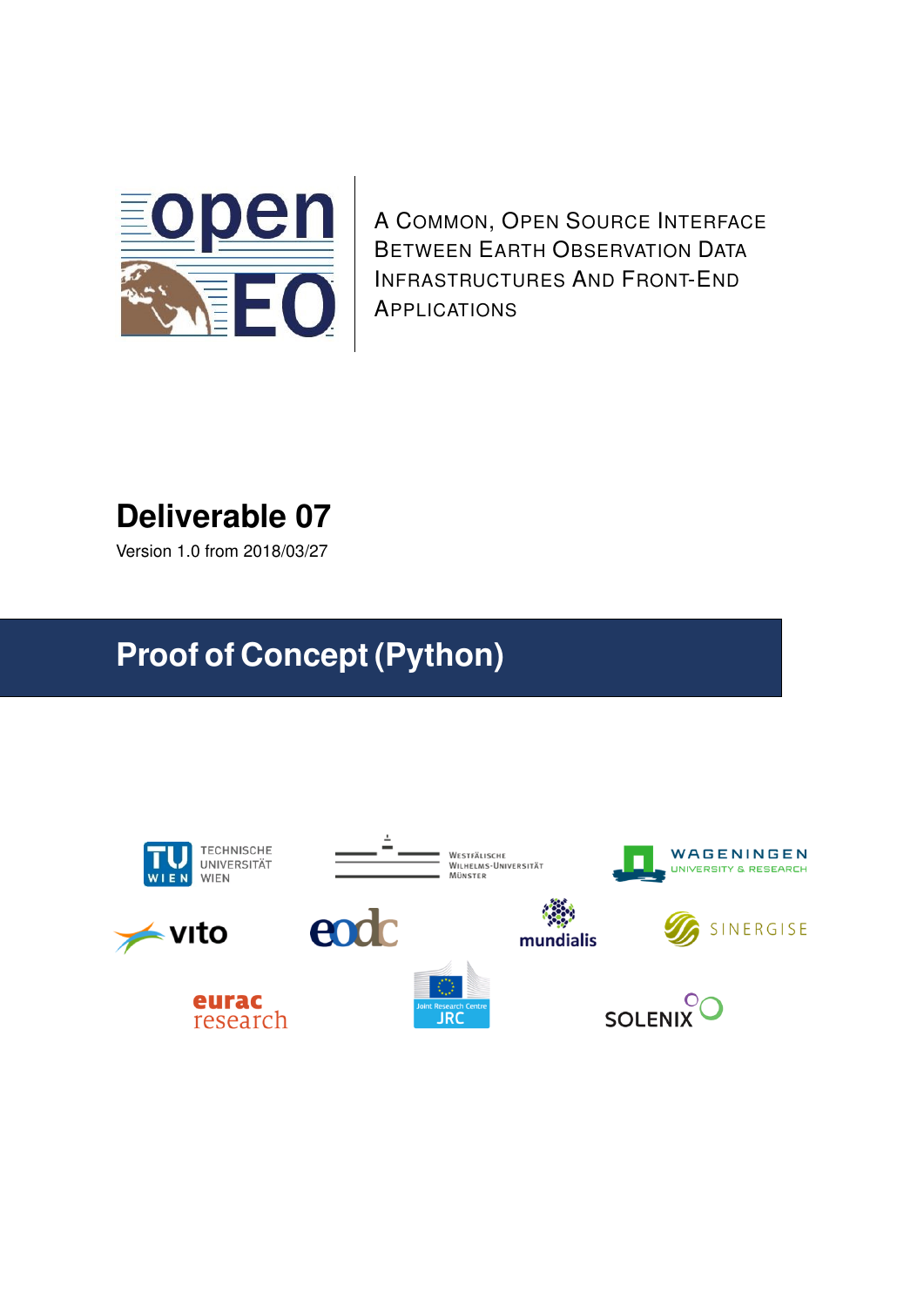### **Change history**

| <b>Issue</b> | <b>Date</b> | Author(s)        | <b>Description</b>                         |
|--------------|-------------|------------------|--------------------------------------------|
| 0.1          | 2018/03/07  | Dries,<br>Jeroen | First draft                                |
|              |             | <b>VITO</b>      |                                            |
| 0.2          | 2018/03/14  | Dainius Masiliu- | First general review                       |
|              |             | nas, WUR         |                                            |
| 0.3          | 2018/03/16  | Dries,<br>Jeroen | <b>Updated draft</b>                       |
|              |             | <b>VITO</b>      |                                            |
| 0.4          | 2018/03/22  | Dainius Masiliu- | Review                                     |
|              |             | nas, WUR         |                                            |
| 1.0          | 2018/03/27  | <b>Matthias</b>  | Final review and creation of final version |
|              |             | Schramm,         |                                            |
|              |             | TU Wien          |                                            |

For any clarifications please contact [openEO@list.tuwien.ac.at.](mailto:openEO@list.tuwien.ac.at)

Number of pages: **[12](#page-11-0)**

**Disclaimer**

This project has received funding from the European Union's Horizon 2020 research and innovation programme under grant agreement No 776242. Any dissemination of results reflects only the author's view and the European Commission is not responsible for any use that may be made of the information it contains.

**Copyright message**

#### **© openEO Consortium, 2018**

This deliverable contains original unpublished work except where clearly indicated otherwise. Acknowledgement of previously published material and of the work of others has been made through appropriate citation, quotation or both. Reproduction is authorised provided the source is acknowledged.

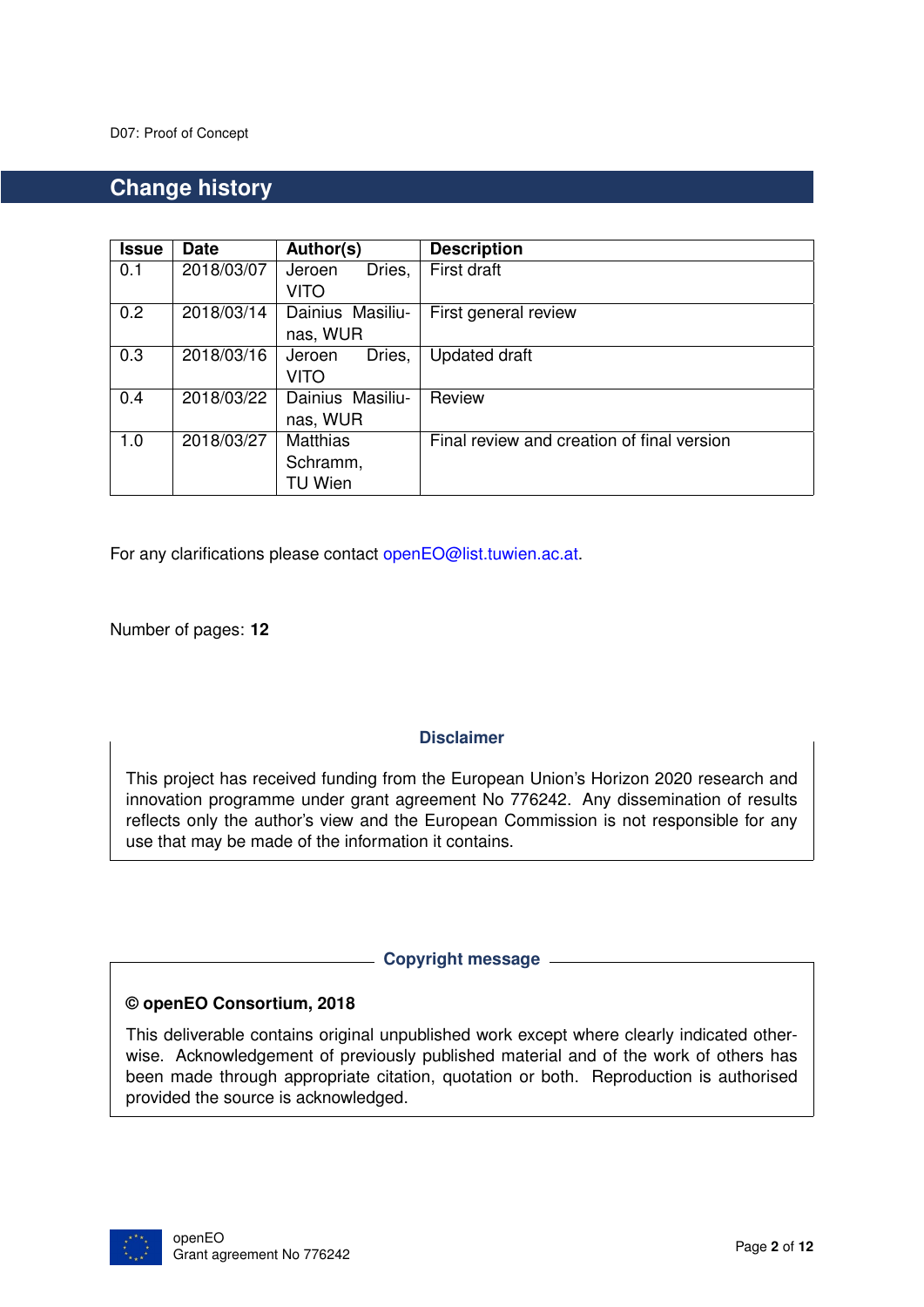## **Table of Contents**

|   | 1 Executive Summary                    |   |  |  |  |
|---|----------------------------------------|---|--|--|--|
|   | 2 openEO Proof Of Concept: Compositing | 5 |  |  |  |
| 3 | <b>API docs</b>                        |   |  |  |  |
|   | <b>References</b>                      |   |  |  |  |

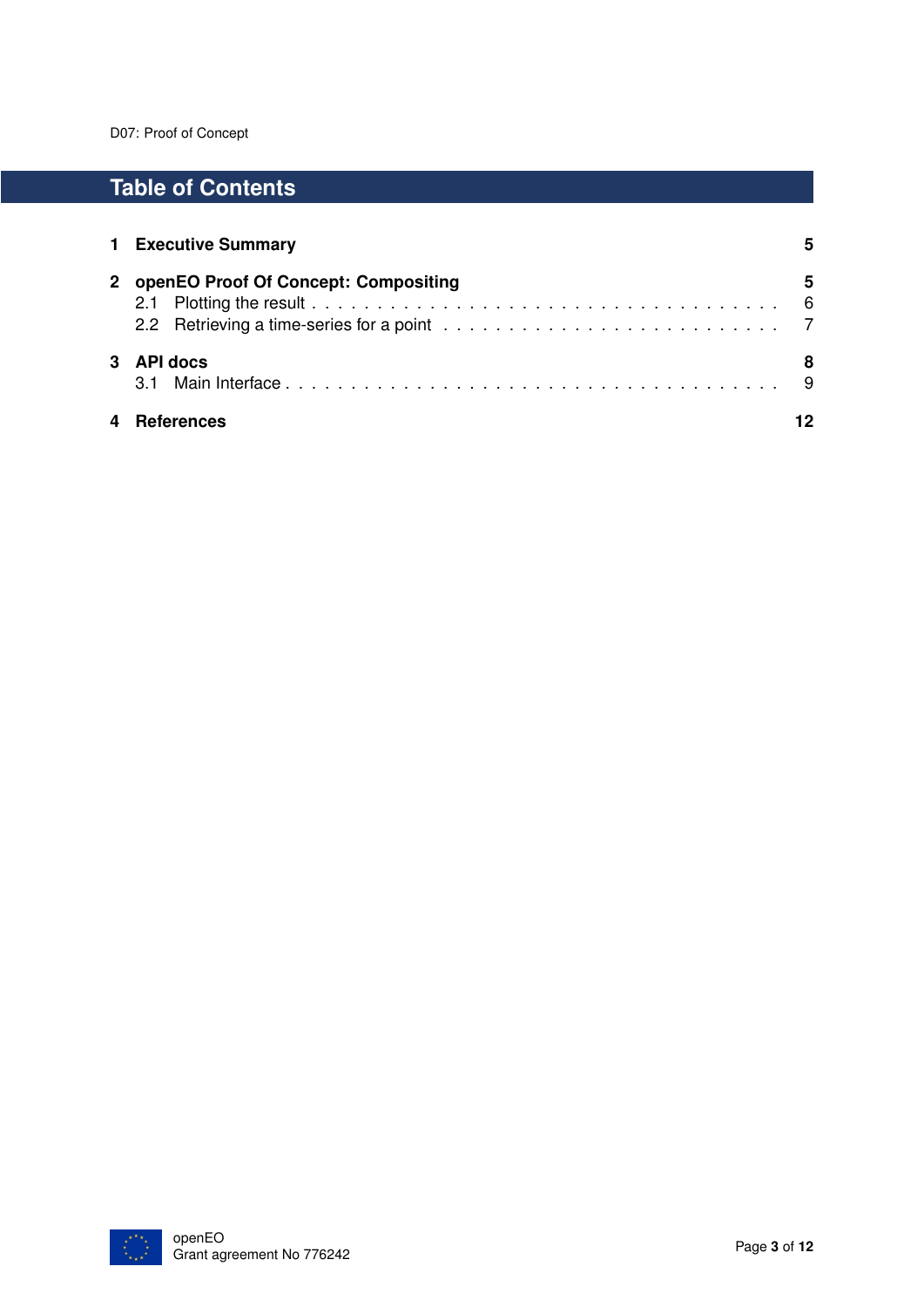## **List of Acronyms**

- **API** Application Programming Interface
- **EO** Earth Observation
- **NDVI** Normalized Difference Vegetation Index

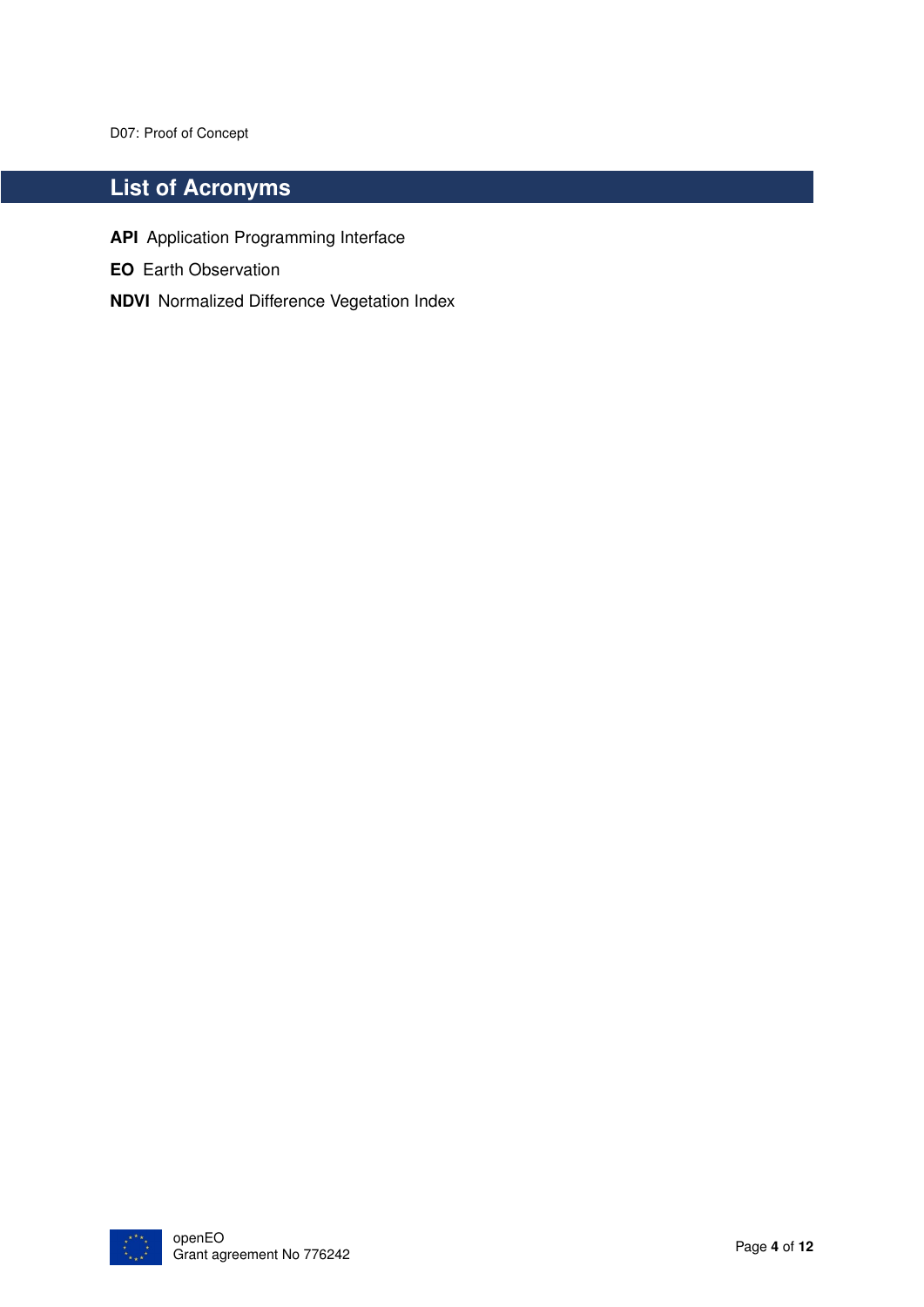#### <span id="page-4-0"></span>**1 Executive Summary**

This proof of concept is provided in the form of a Jupyter notebook [\[1\]](#page-11-2). This notebook demonstrates how a user can interact with an openEO back-end, using a Python interface. It shows this by writing an algorithm that first computes the NDVI parameter based on radiometric bands, and then generates a composite of these images.

The results of this computation are then retrieved as a GeoTiff and a time-series. By doing so, the core concepts of openEO, and the Python client API, are illustrated. A video explaining this notebook step-by-step can be found here: <https://www.youtube.com/watch?v=qtIp9OC0qHY>

The source code of the Python client API can be found in the GitHub repository: [https://github.](https://github.com/Open-EO/openeo-python-client) [com/Open-EO/openeo-python-client](https://github.com/Open-EO/openeo-python-client)

The full API documentation is published here: <https://open-eo.github.io/openeo-python-client/>

#### <span id="page-4-1"></span>**2 openEO Proof Of Concept: Compositing**

This notebook explains and demonstrates the openEO client API, as well as some concepts of the core API. More information on the client API can be found in the documentation: [https:](https://open-eo.github.io/openeo-python-client/) [//open-eo.github.io/openeo-python-client/.](https://open-eo.github.io/openeo-python-client/)

The openEO client API is distributed as a lightweight Python module. The dependencies of this module are limited to a set of well known modules such as numpy and pandas. This should allow it to run in different environments, and as part of larger workflows. To get started, we import openEO, and set up standard Python logging.

In [1]: **import openeo import logging** logging.basicConfig(level=logging.INFO)

To connect with an openEO back-end, we create a session. Each openEO back-end has a different endpoint, metadata and credentials. A session object contains this information, and is the starting point for subsequent calls.

In [2]: session = openeo.session("nobody", "http://openeo.vgt.vito.be")

Our first use case is to create a composite image by taking the maximum pixel value over a time-series of images. To do this, we first need to select input data. Each openEO endpoint exposes it's own list of image collections. For instance: [http://openeo.vgt.vito.be/openeo/data.](http://openeo.vgt.vito.be/openeo/data)

Preferably, these layers and their descriptions and metadata can be browsed online, so a user can discover data that suits his needs. In this example, the collection id is 'S2\_RADIOMETRY\_V101', which corresponds to Sentinel 2 10M resolution bands over Belgium.

In the client code, the user can create an image collection quite easily. This is just an empty object on which further operations need to be defined:

In [3]: s2\_radiometry = session.imagecollection("CGS\_SENTINEL2\_RADIOMETRY\_V101") s2\_radiometry

Out[3]: <openeo.rest.imagecollection.RestImageCollection at 0x7fe15c142438>

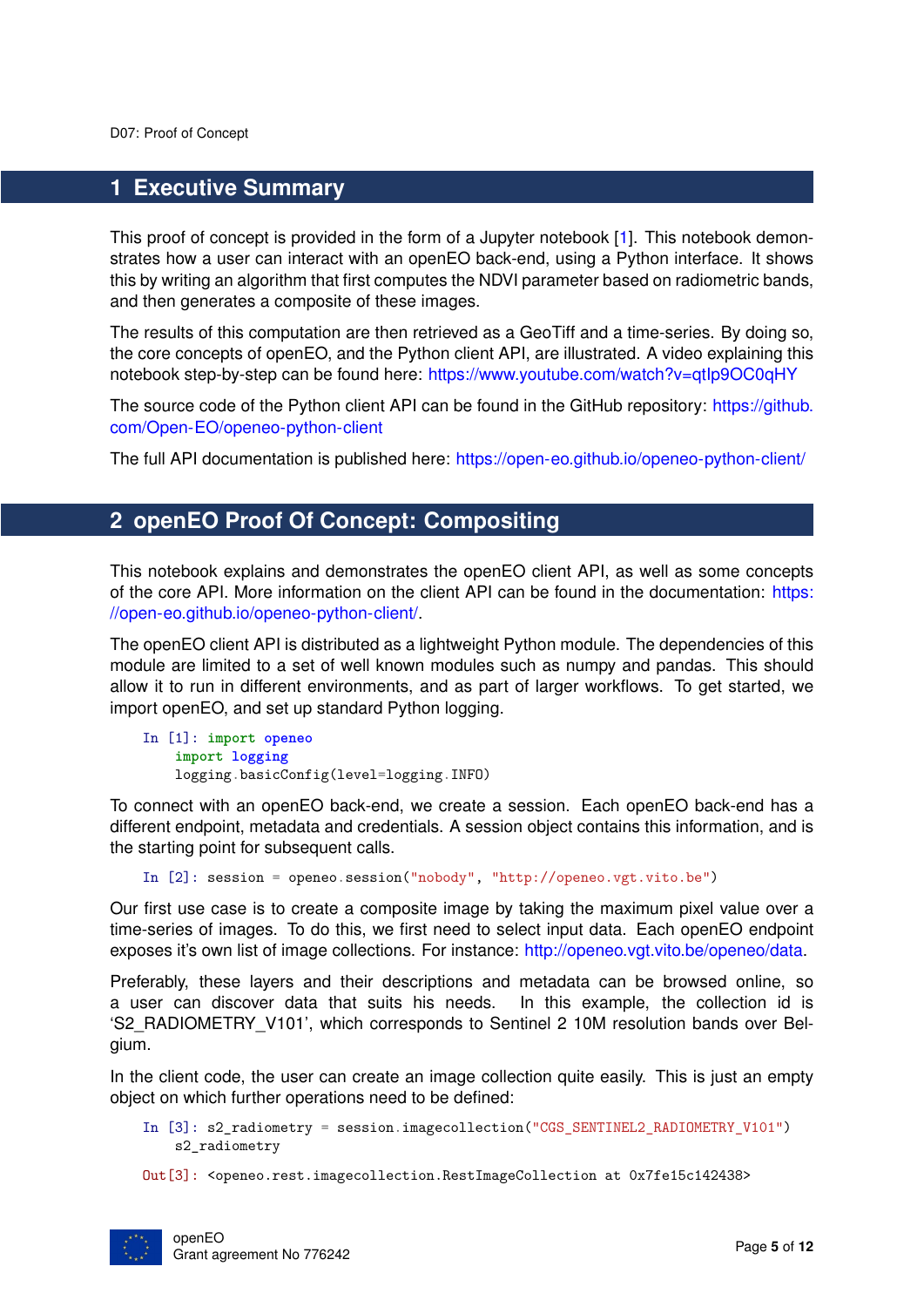As the image collection can be quite large, a first step is usually to define a spatial and temporal subset on which we want to operate. This can be done by specifying a date range and a bounding box:

```
In [4]:
   timeseries = s2_radiometry\
    .date_range_filter("2017-10-14","2017-10-17")\
    .bbox_filter(left=761104,right=763281,bottom=6543830,top=6544655,srs="EPSG:3857")
   timeseries
Out[4]: <openeo.rest.imagecollection.RestImageCollection at 0x7fe0ea4ed128>
In [5]: bandFunction = lambda cells,nodata: (cells[3]-cells[2])/(cells[3]+cells[2])
   ndvi_timeseries = timeseries.apply_pixel([], bandFunction)
```
Now we're all set to compute the composite, the max\_time function allows us to specify the function that needs to be applied, but does not yet compute a result:

```
In [6]: %time composite = ndvi_timeseries.max_time()
   composite
CPU times: user 11 µs, sys: 14 µs, total: 25 µs
Wall time: 38.4 µs
Out[6]: <openeo.rest.imagecollection.RestImageCollection at 0x7fe0ea4ed198>
```
Up to this point, the openEO back-end has not yet received a request for computation. We have only specified what is called a 'process graph' in openEO terms. We can do a few things with a process graph, let's start with downloading its result as a GeoTiff:

```
In [7]: %time composite.download("./openeo-ndvi-composite.geotiff","geotiff")
CPU times: user 184 ms, sys: 90 ms, total: 274 ms
Wall time: 14.9 s
```
The debug logging shows us that this call has sent our 'process graph' to: /openeo/execute. This particular composite took only 48 seconds to compute over a time-series of about 5 months worth of input data. This shows one of the key points of openEO: the algorithm gets distributed over processing resources close to the data, which can greatly speed up processing.

The next step will be visualising the result.

#### <span id="page-5-0"></span>**2.1 Plotting the result**

Using rasterio, we can load and plot our downloaded file.

```
In [8]: import rasterio
   %matplotlib inline
In [9]: from rasterio.plot import show
   from matplotlib import pyplot
    composite_local = rasterio.open("./openeo-ndvi-composite.geotiff")
   ndvi map = composite local.read(1)
    composite_local.close()
   pyplot.set_cmap("YlGn")
```
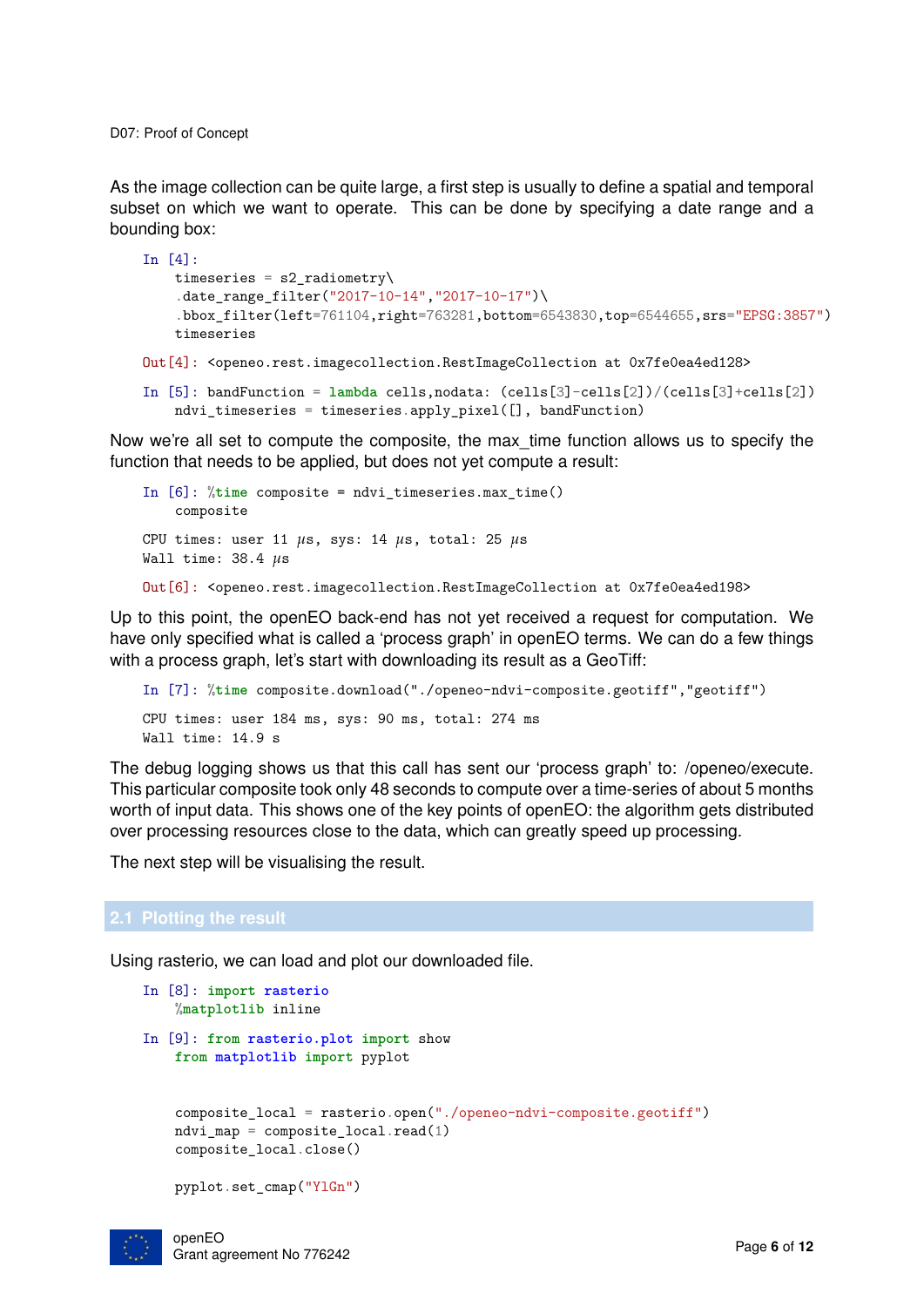```
fig, (ndvi) = pyplot.subplots(1,1, figsize=(21,7))image = show(ndvi_map,ax=ndvi,title="S2 NDVI")
fig.colorbar(image.images[0])
```
Out[9]: <matplotlib.colorbar.Colorbar at 0x7fe0d5a4dc88>

<Figure size 432x288 with 0 Axes>



<span id="page-6-0"></span>Instead of reducing our time-series of images into a composite, we can also request each value for a given geographical coordinate. For this call, we use the 'S2\_FAPAR' image collection, which has a longer time-series available:

```
In [10]: %time point_timeseries = session.imagecollection("S2_FAPAR") \
     .bbox_filter(left=761104,right=763281,bottom=6543830,top=6544655,srs="EPSG:3857") \
     .timeseries(6.84638,50.56302,srs="EPSG:4326")
    point_timeseries.json()
CPU times: user 13.7 ms, sys: 15.7 ms, total: 29.4 ms
Wall time: 14.3 s
Out[10]: {'2015-07-06T00:00:00+00:00': [nan],
      '2015-07-26T00:00:00+00:00': [nan],
      '2015-07-30T00:00:00+00:00': [nan],
      '2015-08-09T00:00:00+00:00': [nan],
      '2015-08-12T00:00:00+00:00': [37.0],
      '2015-08-19T00:00:00+00:00': [nan],
      '2015-08-22T00:00:00+00:00': [84.0],
      '2015-08-25T00:00:00+00:00': [nan],
        ...
      '2016-07-30T00:00:00+00:00': [nan],
      '2016-08-03T00:00:00+00:00': [nan],
      '2018-02-10T00:00:00+00:00': [nan],
      '2018-02-12T00:00:00+00:00': [40.0],
```
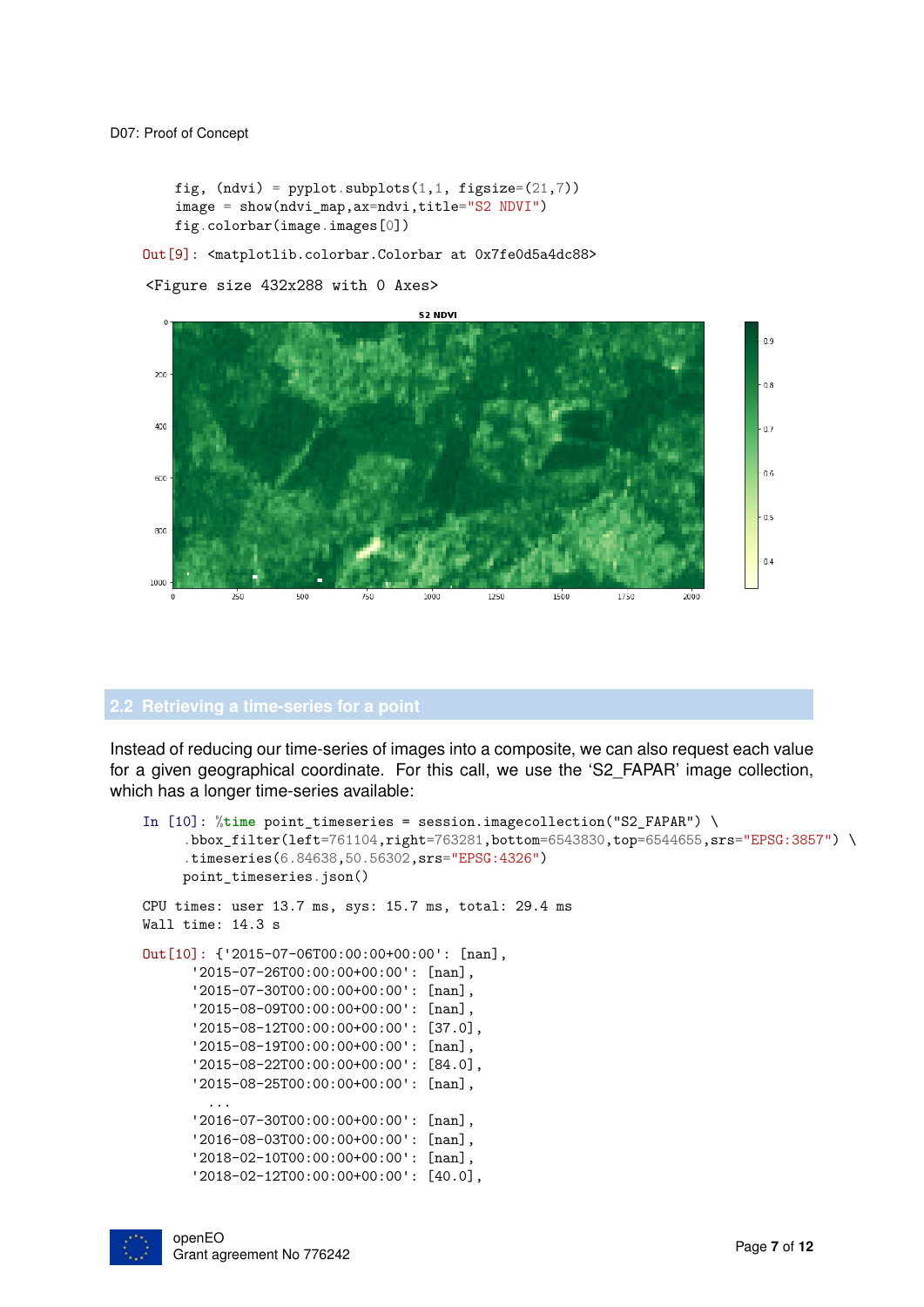```
'2018-02-15T00:00:00+00:00': [nan],
      '2018-02-17T00:00:00+00:00': [nan],
      '2018-02-20T00:00:00+00:00': [nan],
      '2018-02-22T00:00:00+00:00': [89.0],
      '2018-02-25T00:00:00+00:00': [nan],
      '2018-02-27T00:00:00+00:00': [85.0],
      '2018-03-02T00:00:00+00:00': [nan],
      '2018-03-04T00:00:00+00:00': [79.0],
      '2018-03-07T00:00:00+00:00': [nan],
      '2018-03-09T00:00:00+00:00': [nan],
      '2018-03-12T00:00:00+00:00': [nan],
      '2018-03-14T00:00:00+00:00': [nan]}
In [11]: %matplotlib inline
    import pandas as pd
    series_df = pd.DataFrame.from_dict(point_timeseries.json(), orient="index")
    series_df.index = pd.to_datetime(series_df.index)
    import seaborn as sns
```

```
series_df.dropna().plot()
```
Out[11]: <matplotlib.axes.\_subplots.AxesSubplot at 0x7fe0c78acfd0>



#### <span id="page-7-0"></span>**3 API docs**

Python Client API for openEO back-ends. This client is a lightweight implementation with limited dependencies on other modules. The aim of openEO is to process remote sensing data on dedicated processing resources close to the source data.

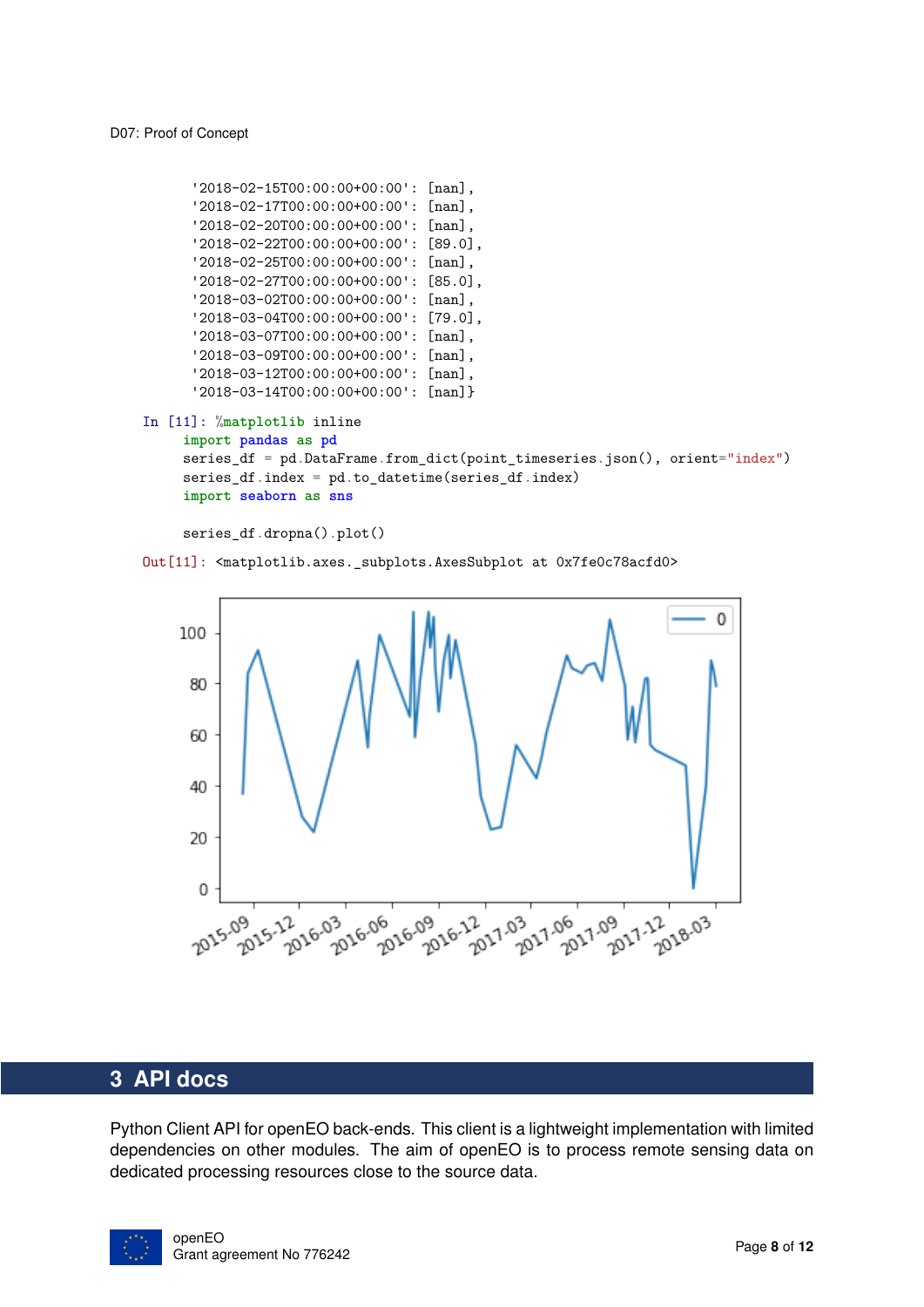This client allows users to communicate with openEO back-ends, in a way that feels familiar for Python programmers.

Basic example

```
import openeo
import logging
#enable logging in requests library
logging.basicConfig(level=logging.DEBUG)
#connect with EURAC back-end
session = openeo.connect("nobody", "http://saocompute.eurac.edu/openEO_WCPS_Driver")
#retrieve the list of available collections
collections = session.list_collections()
print(collections)
#create image collection
s2_fapar = session.imagecollection("S2_L2A_T32TPS_20M")
#specify workflow and download result as netcdf
s2 fapar \setminus.date_range_filter("2016-01-01","2016-03-10") \
    .bbox_filter(left=652000,right=672000,top=5161000,bottom=5181000,srs="EPSG:32632
\leftrightarrow") \
    .max time() \setminus.download("/tmp/openeo-wcps.nc",format="NetCDF")
```
#### <span id="page-8-0"></span>**3.1 Main Interface**

openeo.**session**(*userid=None*, *endpoint: str = 'https://openeo.org/openeo'*)

This method is the entry point to openEO. You typically create one session object in your script or application, per back-end, and re-use it for all calls to that back-end. If the backend requires authentication, you should set your credentials.

**Parameters** endpoint  $(str)$  – The http url of an openEO endpoint.

**Return type** *[openeo.sessions.Session](#page-8-1)*

<span id="page-8-1"></span>**class** openeo.sessions.**Session**

A *Session* class represents a connection with an openEO service. It is your entry point to create new Image Collections.

 $imageco1lection$ *(image collection id:* str)  $\rightarrow$  openeo.imagecollection.ImageCollection

Retrieves an Image Collection object based on the id of a given layer. A list of available collections can be retrieved with *[openeo.sessions.Session.](#page-9-0) [list\\_collections\(\)](#page-9-0)* .

**Parameters image\_collection\_id** (str) – The id of the image collection to retrieve.

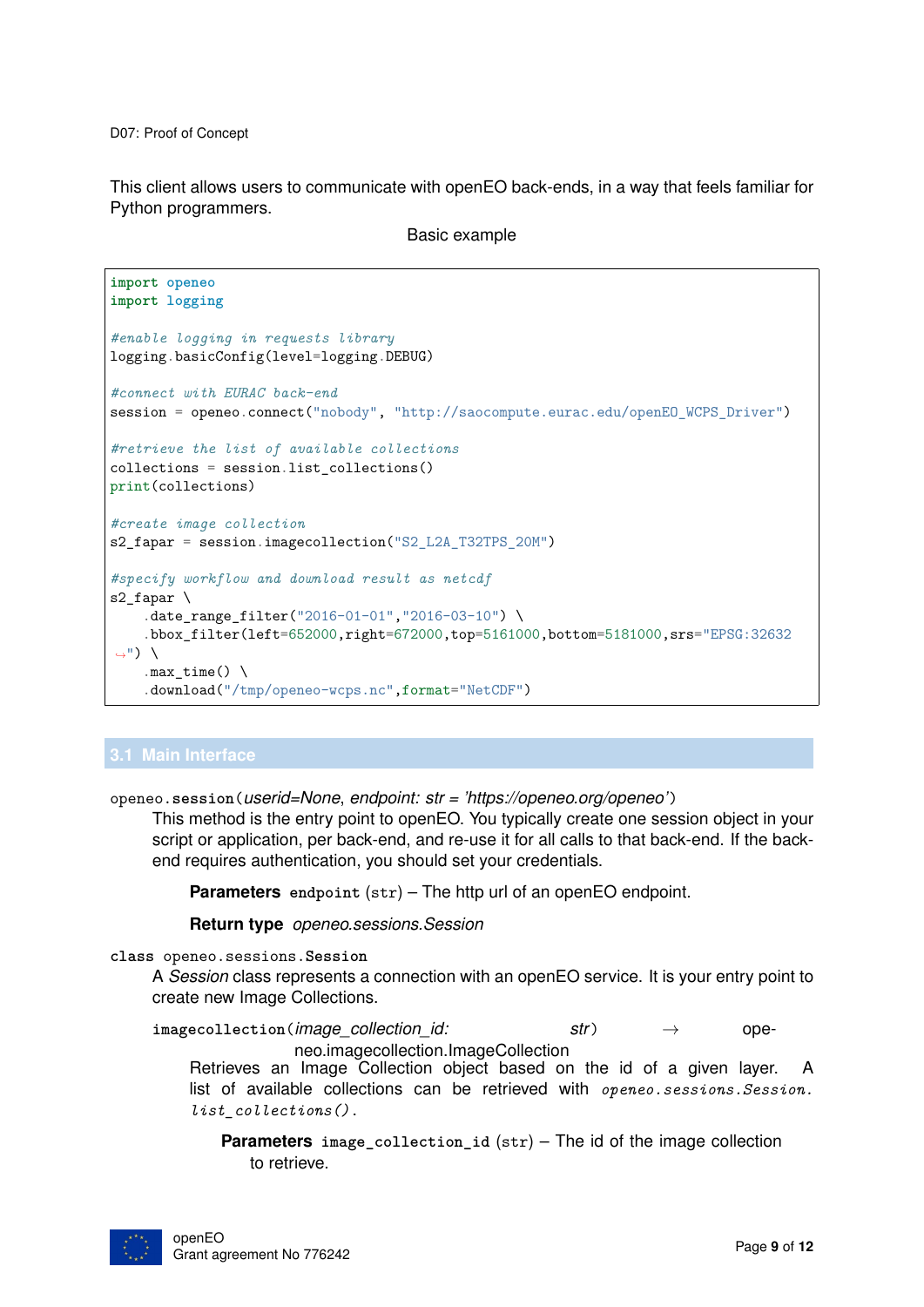#### **Return type** *[openeo.imagecollection.ImageCollection](#page-9-1)*

<span id="page-9-0"></span>**list\_collections**() → dict

Retrieve all products available in the back-end. :return: a dict containing product information. The 'product id' corresponds to an image collection id.

```
class openeo.imagecollection.ImageCollection
     Class representing an Image Collection.
```
**aggregate\_time**(*temporal\_window*, *aggregationfunction*) → openeo.imagecollection.ImageCollection

Applies a windowed reduction to a time-series by applying a user defined function.

#### **Parameters**

- **temporal\_window** The time window to group by
- **aggregationfunction** The function to apply to each time window. Takes a pandas time-series as input.

**Returns** An ImageCollection containing a result for each time window

**apply\_pixel**(*bands: typing.List*, *bandfunction*) → openeo.imagecollection.ImageCollection Apply a function to the given set of bands in this image collection.

This type applies a simple function to one pixel of the input image or image collection. The function gets the value of one pixel (including all bands) as input and produces

a single scalar or tuple output. The result has the same schema as the input image (collection) but different bands. Examples include the computation of vegetation indexes or filtering cloudy pixels.

**bbox\_filter**(*left: float*, *right: float*, *top: float*, *bottom: float*, *srs: str*) → openeo.imagecollection.ImageCollection

Specifies a bounding box to filter input image collections.

#### **Parameters**

- **left** (float) –
- **right** (float) –
- $\cdot$  top (float) -
- **bottom** (float) –
- **srs** (str) –

**Returns** An image collection cropped to the specified bounding box.

**date\_range\_filter**(*start\_date: typing.Union[str, datetime.date], end date: typing.Union[str, datetime.date]*) → openeo.imagecollection.ImageCollection Specifies a date range filter to be applied on the ImageCollection

#### **Parameters**

• **start\_date** – Start date of the filter, inclusive.

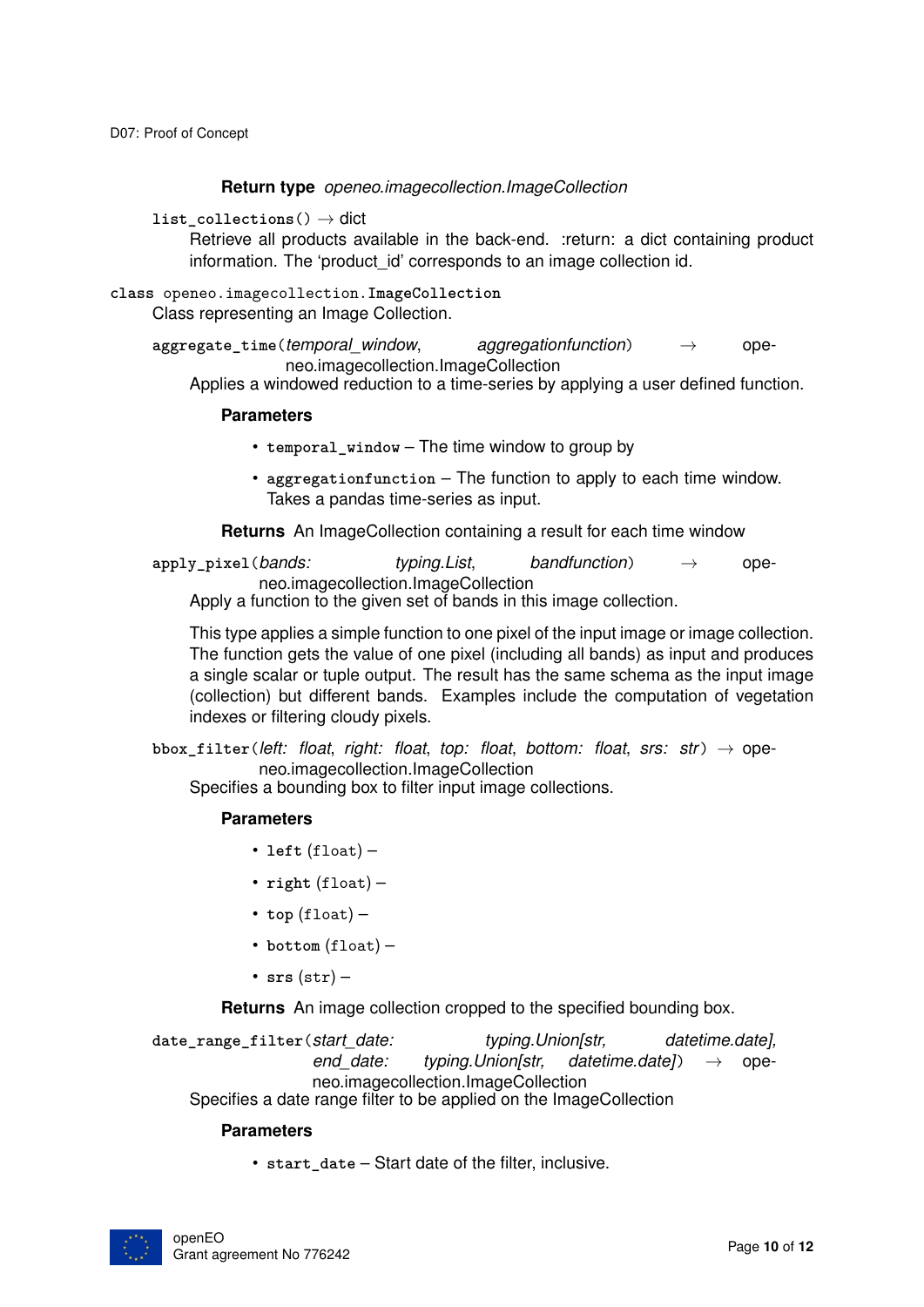• **end\_date** – End date of the filter, exclusive.

**Returns** An ImageCollection filtered by date.

**download**(*outputfile: str*, *bbox="*, *time="*, *\*\*format\_options*) Extracts a binary raster from this image collection.

max time() → openeo.imagecollection.ImageCollection Finds the maximum value of time-series for all bands of the input dataset.

**Returns** An ImageCollection without a time dimension.

**min\_time**() → openeo.imagecollection.ImageCollection Finds the minimum value of time-series for all bands of the input dataset.

**Returns** An ImageCollection without a time dimension.

**reduce\_time**(*aggregationfunction*) → openeo.imagecollection.ImageCollection Applies a windowed reduction to a time-series by applying a user defined function.

> **Parameters aggregationfunction** – The function to apply to each time window. Takes a pandas time-series as input.

**Returns** An ImageCollection without a time dimension

 $send$   $job()$   $\rightarrow$  openeo.job.Job

Sends the current process to the back-end, for batch processing.

**Returns** Job: A job object that can be used to query the processing status.

#### **tiled\_viewing\_service**() → typing.Dict

Returns metadata for a tiled viewing service that visualises this layer.

**Returns** A dictionary object containing the viewing service metadata, such as the connection 'url'.

 $t$ imeseries(*x*, *y*, *srs='EPSG:4326'*)  $\rightarrow$  typing.Dict Extract a time-series for the given point location.

#### **Return type** Dict

#### **Parameters**

- **x** The x coordinate of the point
- **y** The y coordinate of the point
- **srs** (str) The spatial reference system of the coordinates, by default this is 'EPSG:4326', where x=longitude and y=latitude.

#### **Returns** Dict: A timeseries

**class** openeo.job.**Job**(*job\_id: str*)

Represents the result of creating a new Job out of a process graph. Jobs are stored in the back-end and can be executed directly (in batch), or evaluated lazily.

**download**(*outputfile: str*, *outputformat: str*)

Download the result as a raster.